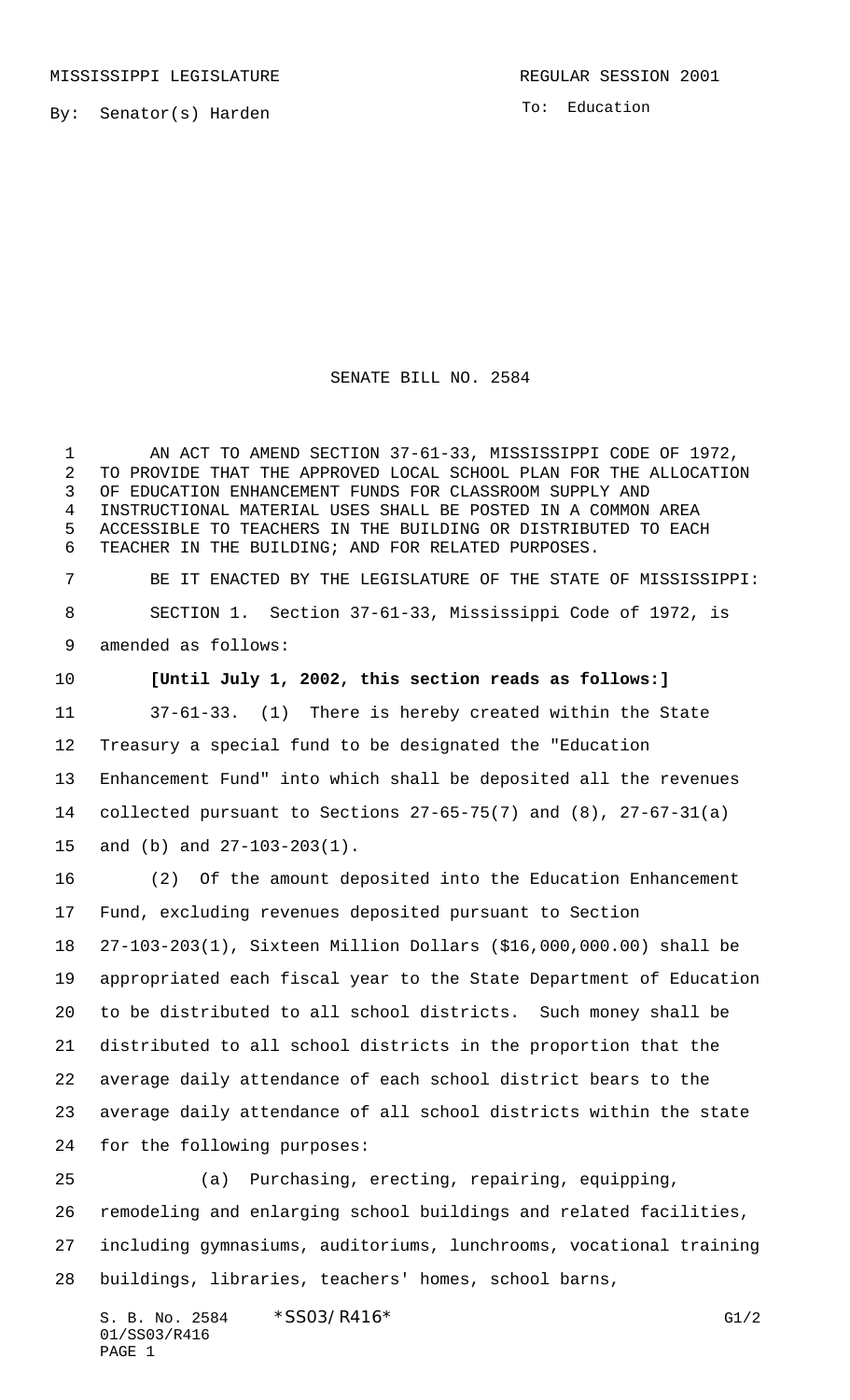transportation vehicles (which shall include new and used

transportation vehicles) and garages for transportation vehicles,

and purchasing land therefor.

 (b) Establishing and equipping school athletic fields and necessary facilities connected therewith, and purchasing land therefor.

 (c) Providing necessary water, light, heating, air conditioning and sewerage facilities for school buildings, and purchasing land therefor.

 (d) As a pledge to pay all or a portion of the debt service on debt issued by the school district under Sections 37-59-1 through 37-59-45, 37-59-101 through 37-59-115, 37-7-351 through 37-7-359, 37-41-89 through 37-41-99, 37-7-301, 37-7-302 and 37-41-81, Mississippi Code of 1972, or debt issued by boards of supervisors for agricultural high schools pursuant to Section 37-27-65, Mississippi Code of 1972, if such pledge is accomplished pursuant to a written contract or resolution approved and spread upon the minutes of an official meeting of the district's school board or board of supervisors. The annual grant to such district in any subsequent year during the term of the resolution or contract shall not be reduced below an amount equal to the district's grant amount for the year in which the contract or resolution was adopted. The intent of this provision is to allow school districts to irrevocably pledge a certain, constant stream of revenue as security for long-term obligations issued under the code sections enumerated in this paragraph or as otherwise allowed by law. It is the intent of the Legislature that the provisions of this paragraph shall be cumulative and supplemental to any existing funding programs or other authority conferred upon school districts or school boards. Debt of a district secured by a pledge of sales tax revenue pursuant to this paragraph shall not be subject to any debt limitation contained in the foregoing enumerated code sections.

S. B. No. 2584 \*SS03/R416\* 01/SS03/R416 PAGE 2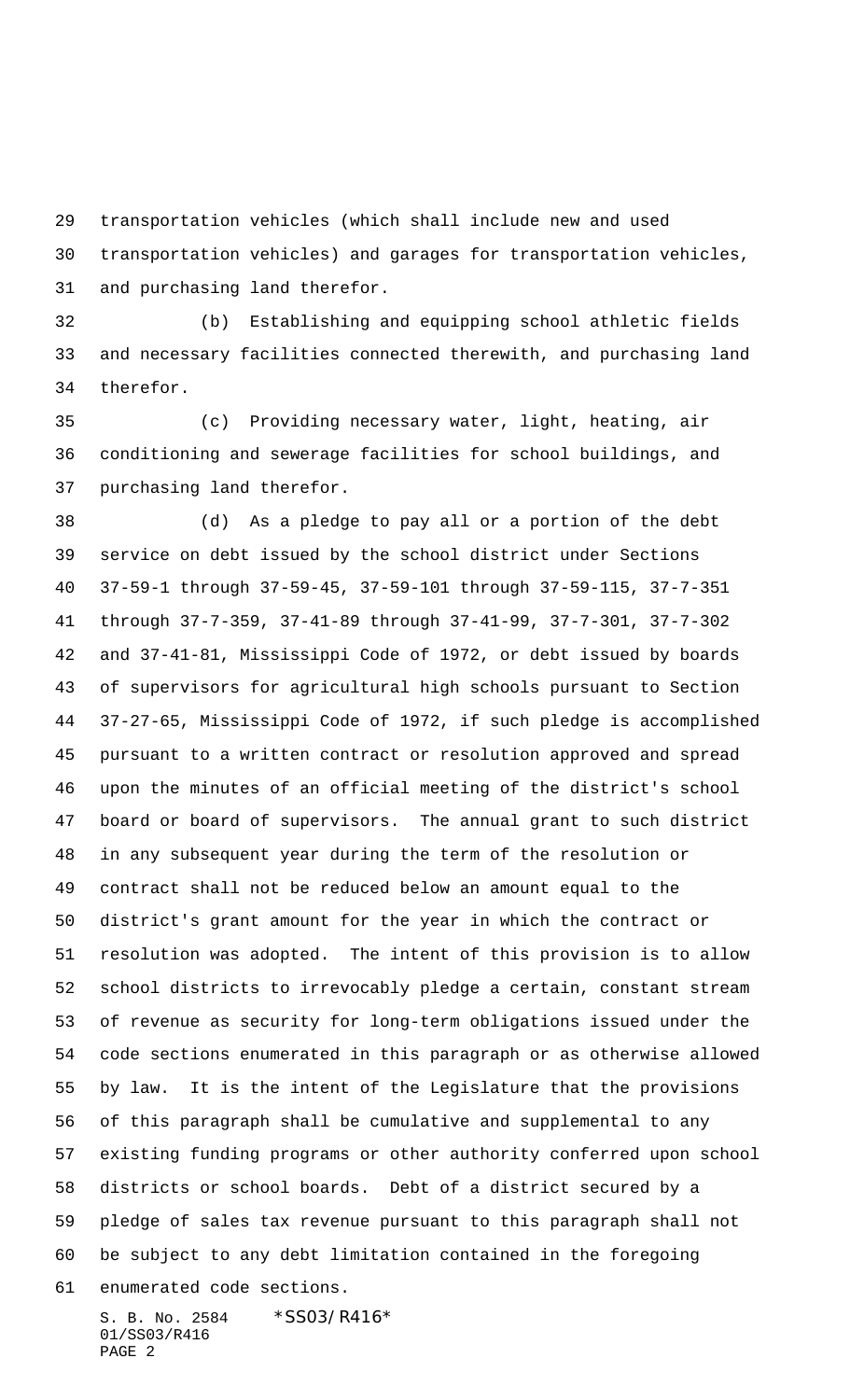(3) The remainder of the money deposited into the Education Enhancement Fund, excluding funds deposited pursuant to Section 27-103-203(1), shall be appropriated as follows:

(a) To the State Department of Education as follows:

 (i) Eight and thirty-five one-hundredths percent (8.35%) to be distributed to public school districts for the funding of textbooks and other educational materials and to be used by the State Department of Education for the purchase of textbooks to be loaned under Sections 37-43-1 through 37-43-59 to approved nonpublic schools, as described under Section 37-43-1. The amount of funds under this item to be used by the department for purchasing textbooks to loan to approved nonpublic schools shall be in the proportion that the average daily attendance of the nonpublic schools that are loaned textbooks by the state bears to the average daily attendance of all school districts in the state. The funds distributed to the school districts under this item shall be in the proportion that the average daily attendance of each school district bears to the average daily attendance of all school districts within the state and shall be used to assist in the funding of textbooks and other educational materials, to include not more than Two Million Dollars (\$2,000,000.00) each year for technology enhancement projects for elementary and 84 secondary education programs;

 (ii) Seven and ninety-seven one-hundredths percent (7.97%) to assist the funding of transportation operations and 87 maintenance pursuant to Section 37-19-23;

 (iii) Eight and twenty-six one-hundredths percent (8.26%) to assist the funding of the Uniform Millage Assistance Grant Program pursuant to Section 37-22-1; and

S. B. No. 2584 \* SS03/R416\* 01/SS03/R416 PAGE 3 (iv) Nine and sixty-one one-hundredths percent (9.61%) for classroom supplies, instructional materials and equipment, including computers and computer software, to be distributed to all school districts in the proportion that the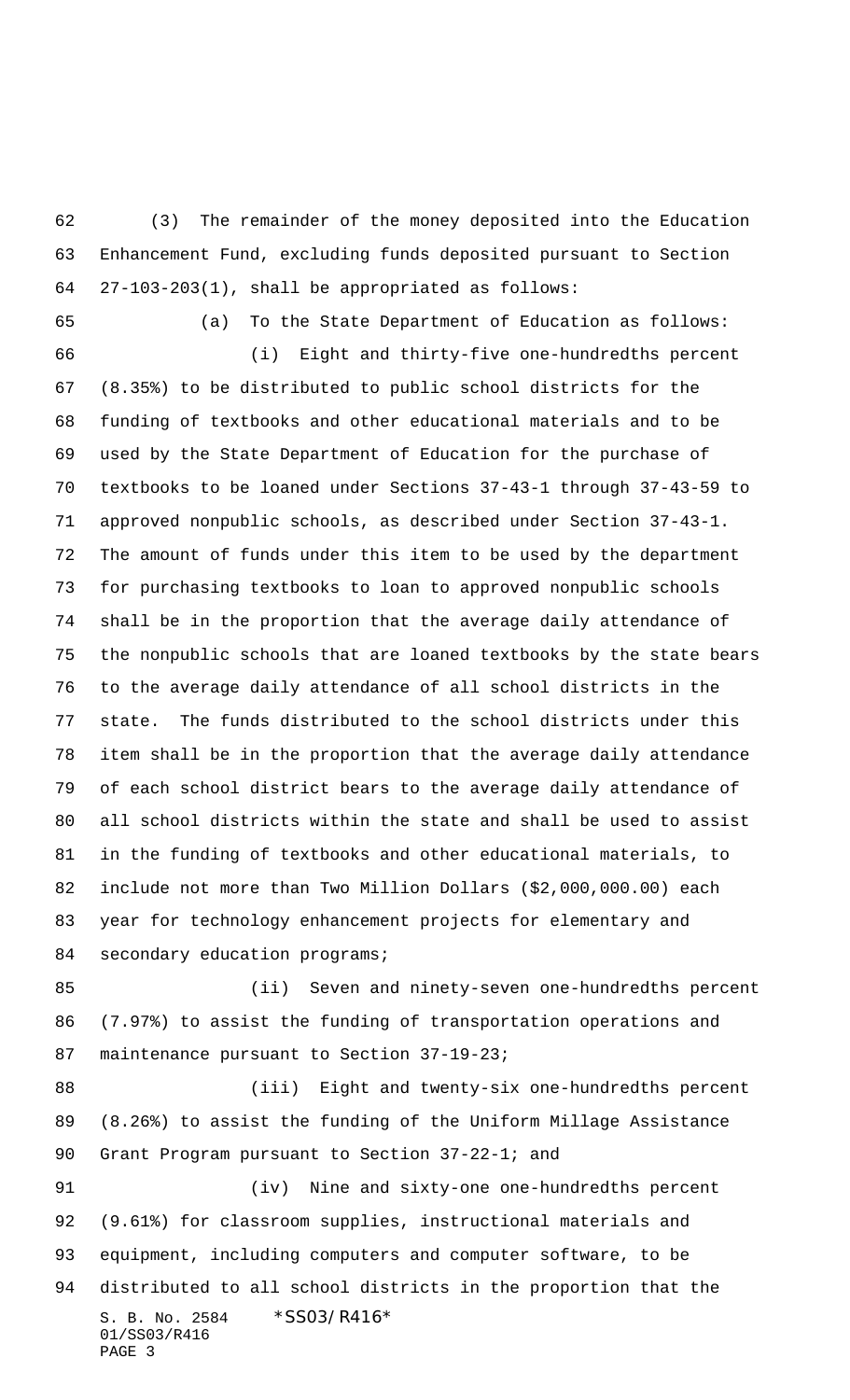average daily attendance of each school district bears to the average daily attendance of all school districts within the state. Such funds shall not be expended for administrative purposes. Local school districts shall allocate classroom supply funds equally among all classroom teachers in the school district. For purposes of this subparagraph, "teacher" shall mean any employee of the school board of a school district who is required by law to obtain a teacher's license from the State Board of Education and who is assigned to an instructional area of work as defined by the State Department of Education, but shall not include a federally funded teacher. Two (2) or more teachers may agree to pool their classroom supply funds for the benefit of a school within the district pursuant to the development of a spending plan that supports the overall goals of the school which includes the type, quantity and quality of such supplies, instructional materials, equipment, computers or computer software. This plan shall be submitted, in writing, to the school principal for approval, and 112 the approved plan shall be posted in a common area easily accessible to all teachers in the school building, or distributed to each teacher in the building individually. Classroom supply funds allocated under this subparagraph shall supplement, not replace, other local and state funds available for the same purposes. School districts need not fully expend the funds received under this subparagraph in the year in which they are received, but such funds may be carried forward for expenditure in any succeeding school year. The State Board of Education shall develop and promulgate rules and regulations for the administration of this subparagraph consistent with the above criteria, with particular emphasis on allowing the individual teachers to expend funds as they deem appropriate, with minimum input from school principals; (b) Twenty-two and nine one-hundredths percent (22.09%)

S. B. No. 2584 \* SS03/R416\* 01/SS03/R416 PAGE 4 to the Board of Trustees of State Institutions of Higher Learning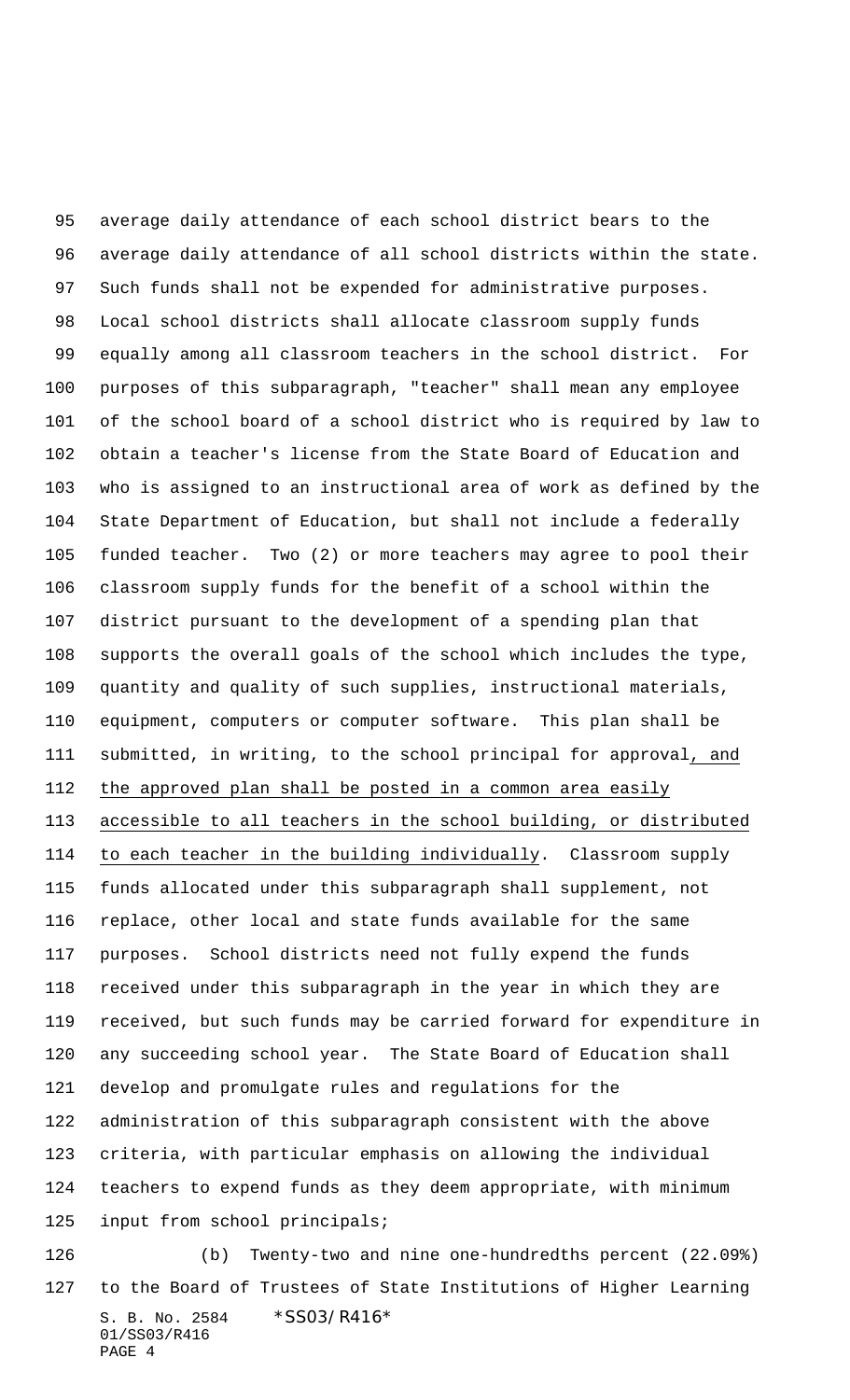for the purpose of supporting institutions of higher learning; and (c) Fourteen and forty-one one-hundredths percent (14.41%) to the State Board for Community and Junior Colleges for the purpose of providing support to community and junior colleges.

 (4) The amount remaining in the Education Enhancement Fund after funds are distributed as provided in subsections (2) and (3) of this section, excluding funds deposited pursuant to Section 27-103-203(1), shall be disbursed as follows:

 (a) Twenty-five Million Dollars (\$25,000,000.00) shall be deposited into the Working Cash-Stabilization Reserve Fund created pursuant to Section 27-103-203(1), until the balance in such fund reaches the maximum balance of seven and one-half percent (7-1/2%) of the General Fund appropriations in the appropriate fiscal year. After the maximum balance in the Working Cash-Stabilization Reserve Fund is reached, such money shall remain in the Education Enhancement Fund to be appropriated in the manner provided for in paragraph (b) of this section.

 (b) The remainder shall be appropriated for other educational needs.

 (5) None of the funds appropriated pursuant to subsection (3)(a) of this section shall be used to reduce the state's general fund appropriation for the categories listed in an amount below the following amounts:

 (a) For subsection (3)(a)(i) of this section, Six Million Three Hundred Thirty Thousand Nine Hundred Twenty Dollars (\$6,330,920.00);

 (b) For subsection (3)(a)(ii) of this section Thirty-six Million Seven Hundred Thousand Dollars (\$36,700,000.00);

 (c) For subsection (3(a)(iii) of this section, Twenty-one Million Four Hundred Thousand Dollars (\$21,400,000.00); and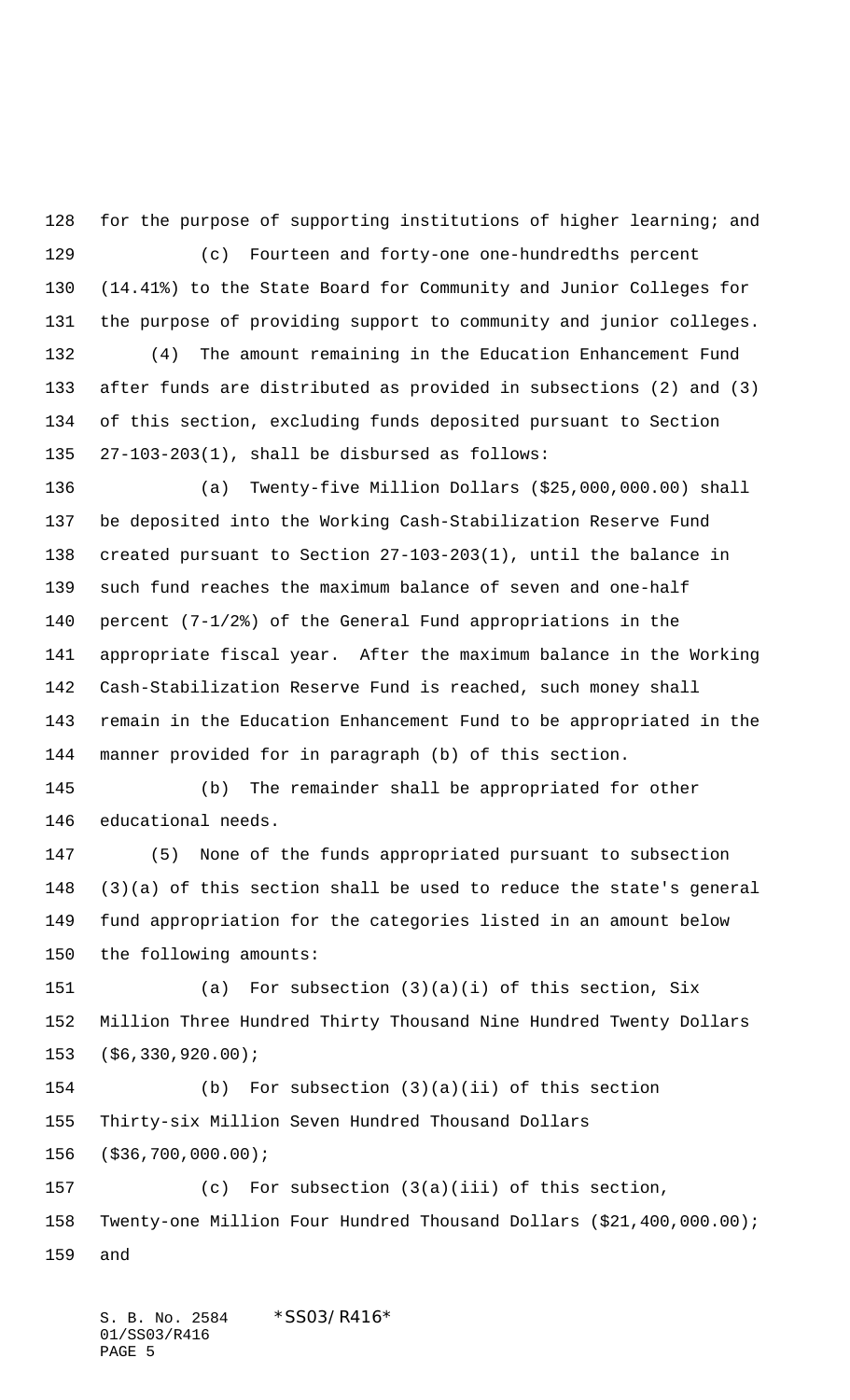(d) For the aggregate of minimum program allotments provided for in Chapter 19, Title 37, Mississippi Code of 1972, as amended, excluding those funds for transportation as provided for in subsection (5)(b) herein.

 (6) At the end of a fiscal year such amounts as required by Section 27-103-203(1) to be transferred to the Education Enhancement Fund shall be deposited into said Education Enhancement Fund and shall be kept separate from other monies in the fund by the State Treasurer. Beginning with the 1994 fiscal year the monies in such special fund deposited pursuant to said Section 27-103-203(1) shall be subject to appropriation by the Legislature in the following manner: (a) fifty percent (50%) to support public education, including but not limited to, Grades K through 12, Mississippi Educational Television and/or the Mississippi Library Commission; (b) twenty-five percent (25%) to support institutions of higher learning; and (c) twenty-five percent (25%) to support the junior or community colleges. Any amount of such monies transferred into said separate fund pursuant to Section 27-103-203(1) which are not appropriated by the Legislature shall not lapse but shall carry over and be subject to appropriation by the Legislature in the succeeding fiscal year in the same manner provided in this subsection (6). The interest earned on the investment of such monies transferred pursuant to Section 27-103-203(1) shall be paid into said separate fund within the Education Enhancement Fund.

 **[From and after July 1, 2002, this section reads as follows:]** 37-61-33. (1) There is hereby created within the State Treasury a special fund to be designated the "Education Enhancement Fund" into which shall be deposited all the revenues collected pursuant to Sections 27-65-75(7) and (8), 27-67-31(a) and (b) and 27-103-203(1).

 (2) Of the amount deposited into the Education Enhancement Fund, excluding revenues deposited pursuant to Section

S. B. No. 2584 \* SS03/R416\* 01/SS03/R416 PAGE 6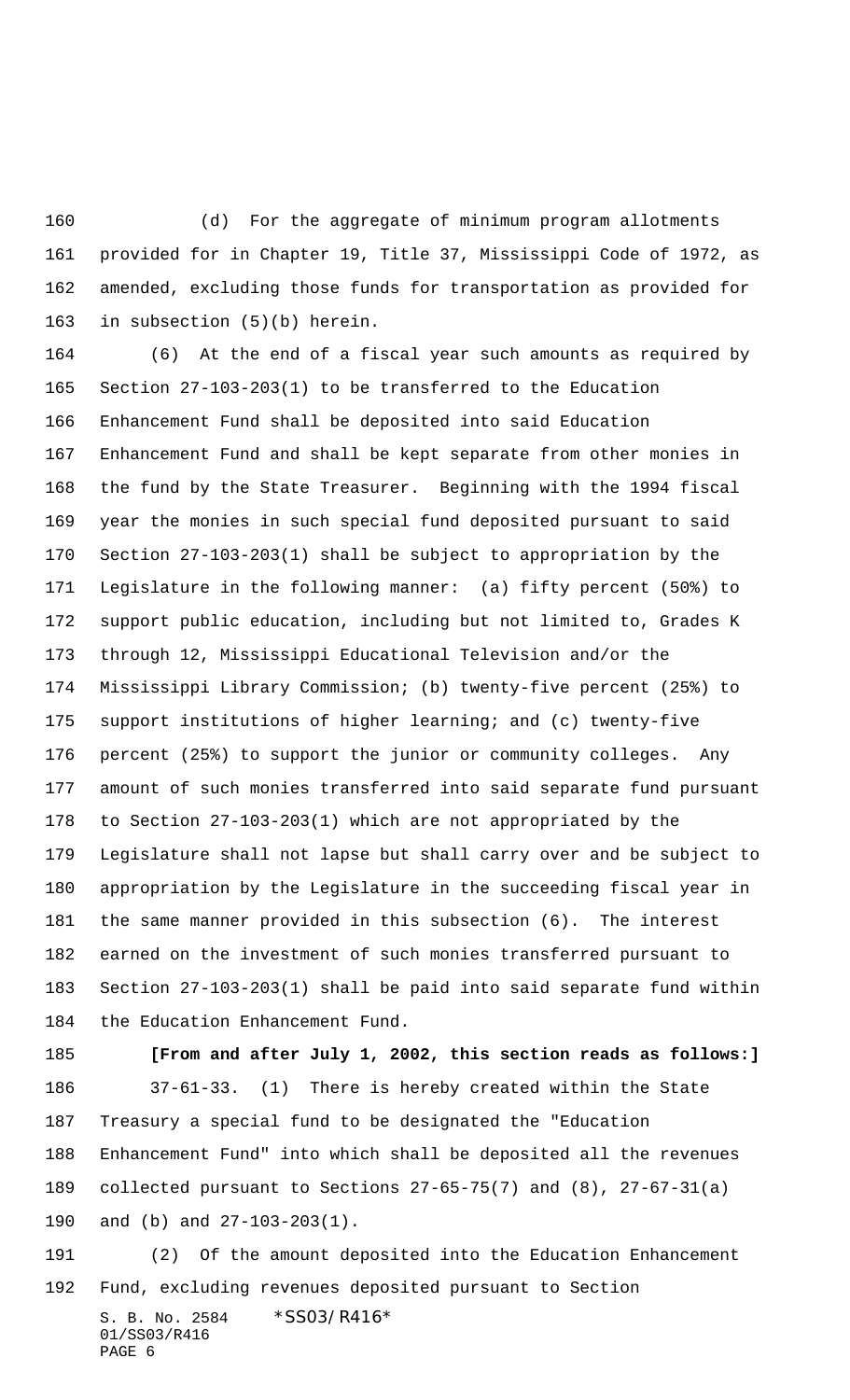27-103-203(1), Sixteen Million Dollars (\$16,000,000.00) shall be appropriated each fiscal year to the State Department of Education to be distributed to all school districts. Such money shall be distributed to all school districts in the proportion that the average daily attendance of each school district bears to the average daily attendance of all school districts within the state for the following purposes:

 (a) Purchasing, erecting, repairing, equipping, remodeling and enlarging school buildings and related facilities, including gymnasiums, auditoriums, lunchrooms, vocational training buildings, libraries, teachers' homes, school barns, transportation vehicles (which shall include new and used transportation vehicles) and garages for transportation vehicles, and purchasing land therefor.

 (b) Establishing and equipping school athletic fields and necessary facilities connected therewith, and purchasing land therefor.

 (c) Providing necessary water, light, heating, air conditioning and sewerage facilities for school buildings, and purchasing land therefor.

S. B. No. 2584 \*SS03/R416\* 01/SS03/R416 (d) As a pledge to pay all or a portion of the debt service on debt issued by the school district under Sections 37-59-1 through 37-59-45, 37-59-101 through 37-59-115, 37-7-351 through 37-7-359, 37-41-89 through 37-41-99, 37-7-301, 37-7-302 and 37-41-81, Mississippi Code of 1972, or debt issued by boards of supervisors for agricultural high schools pursuant to Section 37-27-65, Mississippi Code of 1972, if such pledge is accomplished pursuant to a written contract or resolution approved and spread upon the minutes of an official meeting of the district's school board or board of supervisors. The annual grant to such district in any subsequent year during the term of the resolution or contract shall not be reduced below an amount equal to the district's grant amount for the year in which the contract or

PAGE 7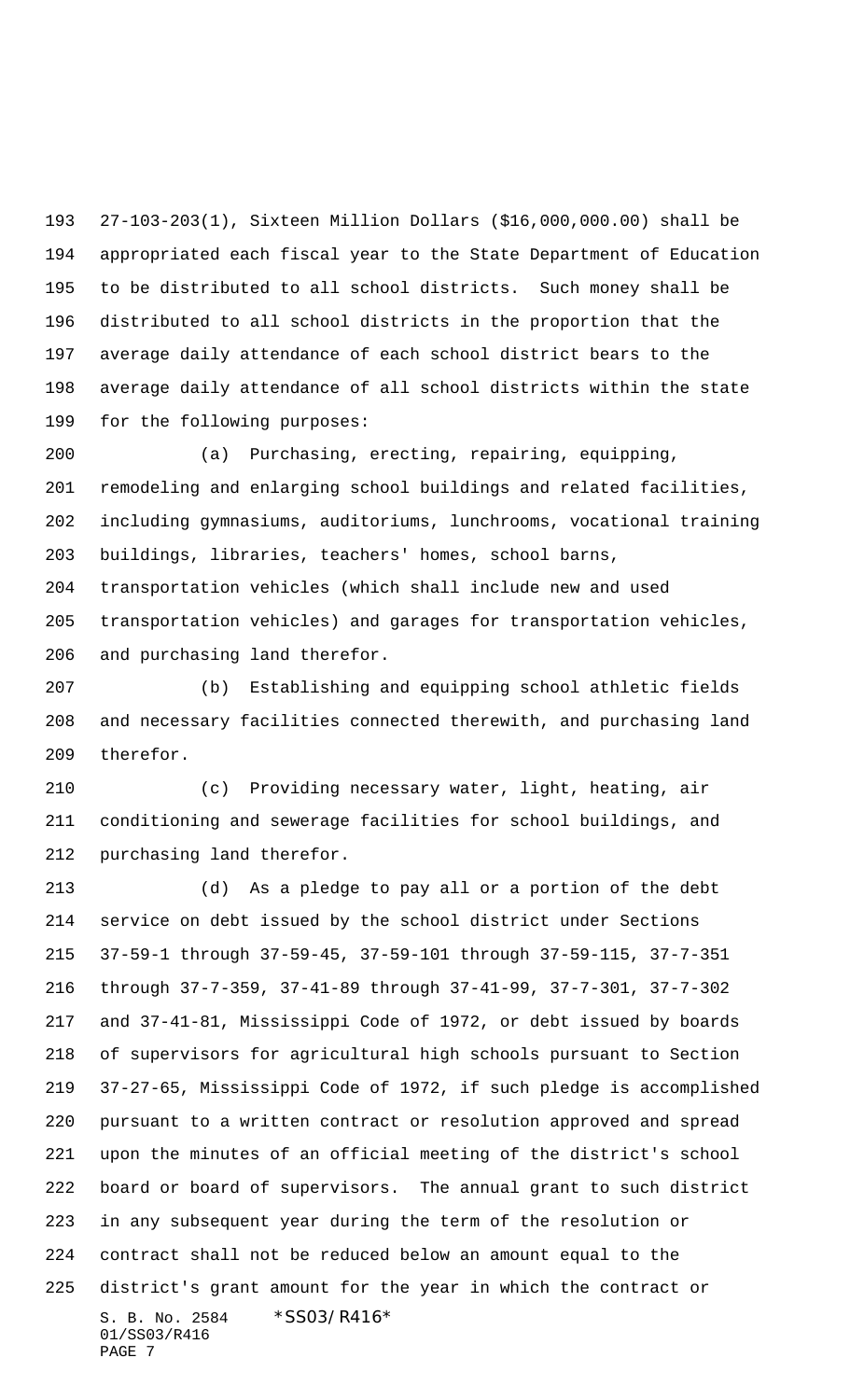resolution was adopted. The intent of this provision is to allow school districts to irrevocably pledge a certain, constant stream of revenue as security for long-term obligations issued under the code sections enumerated in this paragraph or as otherwise allowed by law. It is the intent of the Legislature that the provisions of this paragraph shall be cumulative and supplemental to any existing funding programs or other authority conferred upon school districts or school boards. Debt of a district secured by a pledge of sales tax revenue pursuant to this paragraph shall not be subject to any debt limitation contained in the foregoing enumerated code sections.

 (3) The remainder of the money deposited into the Education Enhancement Fund, excluding funds deposited pursuant to Section 27-103-203(1), shall be appropriated as follows:

 (a) To the State Department of Education as follows: (i) Sixteen and sixty-one one-hundredths percent (16.61%) to the cost of the adequate education program determined under Section 37-151-7;

 (ii) Seven and ninety-seven one-hundredths percent (7.97%) to assist the funding of transportation operations and maintenance pursuant to Section 37-19-23; and

S. B. No. 2584 \* SS03/R416\* 01/SS03/R416 PAGE 8 (iii) Nine and sixty-one one-hundredths percent (9.61%) for classroom supplies, instructional materials and equipment, including computers and computer software, to be distributed to all school districts in the proportion that the average daily attendance of each school district bears to the average daily attendance of all school districts within the state. Such funds shall not be expended for administrative purposes. Local school districts shall allocate classroom supply funds equally among all classroom teachers in the school district. For purposes of this subparagraph, "teacher" shall mean any employee of the school board of a school district who is required by law to obtain a teacher's license from the State Board of Education and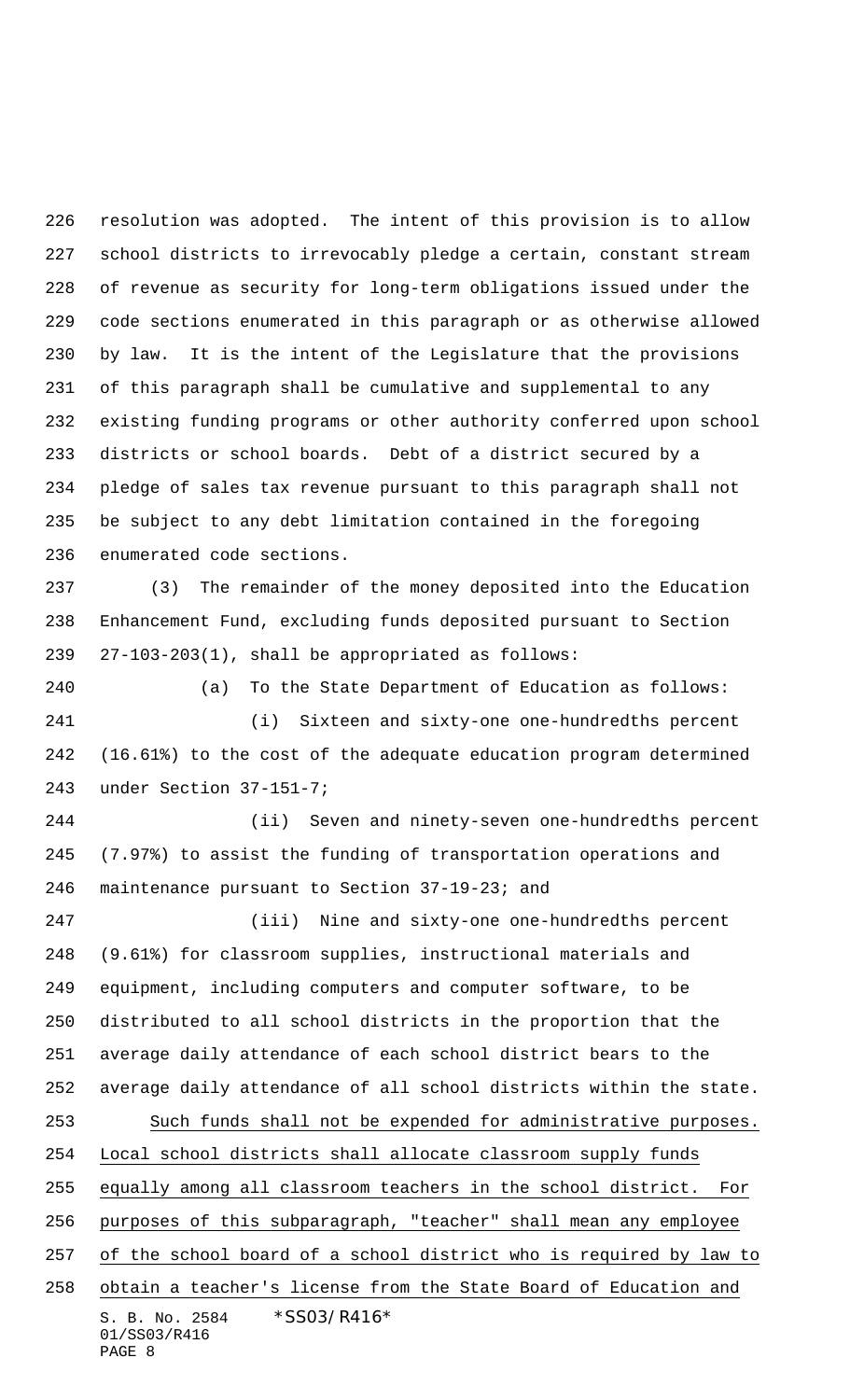who is assigned to an instructional area of work as defined by the State Department of Education, but shall not include a federally funded teacher. Two (2) or more teachers may agree to pool their classroom supply funds for the benefit of a school within the district pursuant to the development of a spending plan that supports the overall goals of the school which includes the type, quantity and quality of such supplies, instructional materials, equipment, computers or computer software. This plan shall be submitted, in writing, to the school principal for approval, and the approved plan shall be posted in a common area easily accessible to all teachers in the school building, or distributed to each teacher in the building individually. Classroom supply funds allocated under this subparagraph shall supplement, not replace, other local and state funds available for the same purposes. School districts need not fully expend the funds received under this subparagraph in the year in which they are received, but such funds may be carried forward for expenditure in any succeeding school year. The State Board of Education shall develop and promulgate rules and regulations for the administration of this subparagraph consistent with the above criteria, with particular emphasis on allowing the individual teachers to expend funds as they deem appropriate, with minimum input from school principals.

 (b) Twenty-two and nine one-hundredths percent (22.09%) to the Board of Trustees of State Institutions of Higher Learning for the purpose of supporting institutions of higher learning, and fourteen and forty-one one-hundredths percent (14.41%) to the State Board for Community and Junior Colleges for the purpose of providing support to community and junior colleges.

 (4) The amount remaining in the Education Enhancement Fund after funds are distributed as provided in subsections (2) and (3) of this section, excluding funds deposited pursuant to Section 27-103-203(1), shall be disbursed as follows:

S. B. No. 2584 \* SS03/R416\* 01/SS03/R416 PAGE 9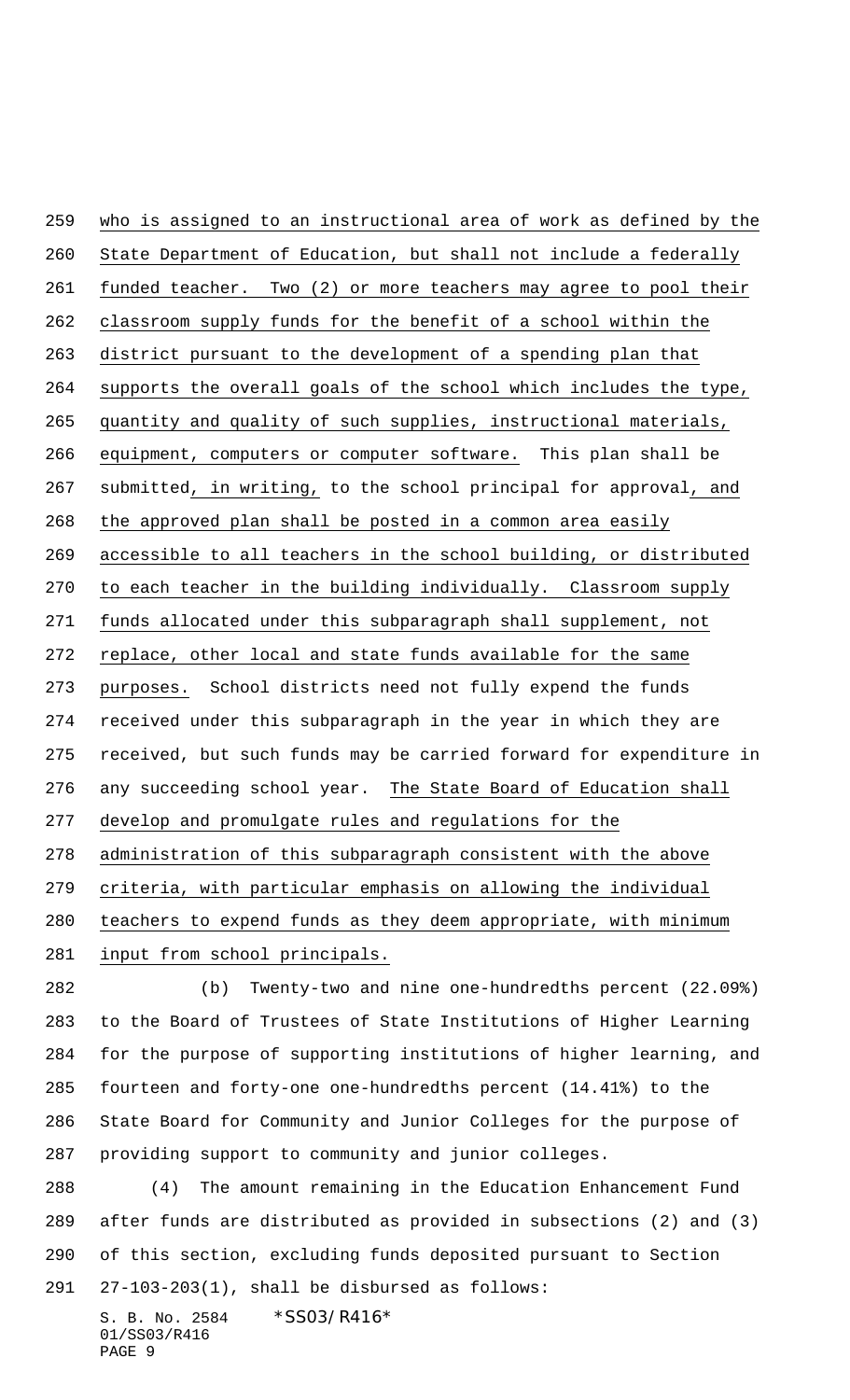(a) Twenty-five Million Dollars (\$25,000,000.00) shall be deposited into the Working Cash-Stabilization Reserve Fund created pursuant to Section 27-103-203(1), until the balance in such fund reaches the maximum balance of seven and one-half percent (7-1/2%) of the General Fund appropriations in the appropriate fiscal year. After the maximum balance in the Working Cash-Stabilization Reserve Fund is reached, such money shall remain in the Education Enhancement Fund to be appropriated in the manner provided for in paragraph (b) of this section.

 (b) The remainder shall be appropriated for other educational needs.

 (5) None of the funds appropriated pursuant to subsection (3)(a) of this section shall be used to reduce the state's general fund appropriation for the categories listed in an amount below the following amounts:

 (a) For subsection (3)(a)(ii) of this section Thirty-six Million Seven Hundred Thousand Dollars (\$36,700,000.00);

 (b) For the aggregate of minimum program allotments in the 1997 fiscal year, formerly provided for in Chapter 19, Title 37, Mississippi Code of 1972, as amended, excluding those funds for transportation as provided for in subsection (5)(a) herein. (6) At the end of a fiscal year such amounts as required by Section 27-103-203(1) to be transferred to the Education

S. B. No. 2584 \* SS03/R416\* 01/SS03/R416 PAGE 10 Enhancement Fund shall be deposited into said Education Enhancement Fund and shall be kept separate from other monies in the fund by the State Treasurer. Beginning with the 1994 fiscal year the monies in such special fund deposited pursuant to said Section 27-103-203(1) shall be subject to appropriation by the Legislature in the following manner: (a) fifty percent (50%) to support public education, including but not limited to, Grades K through 12, Mississippi Educational Television and/or the Mississippi Library Commission; (b) twenty-five percent (25%) to